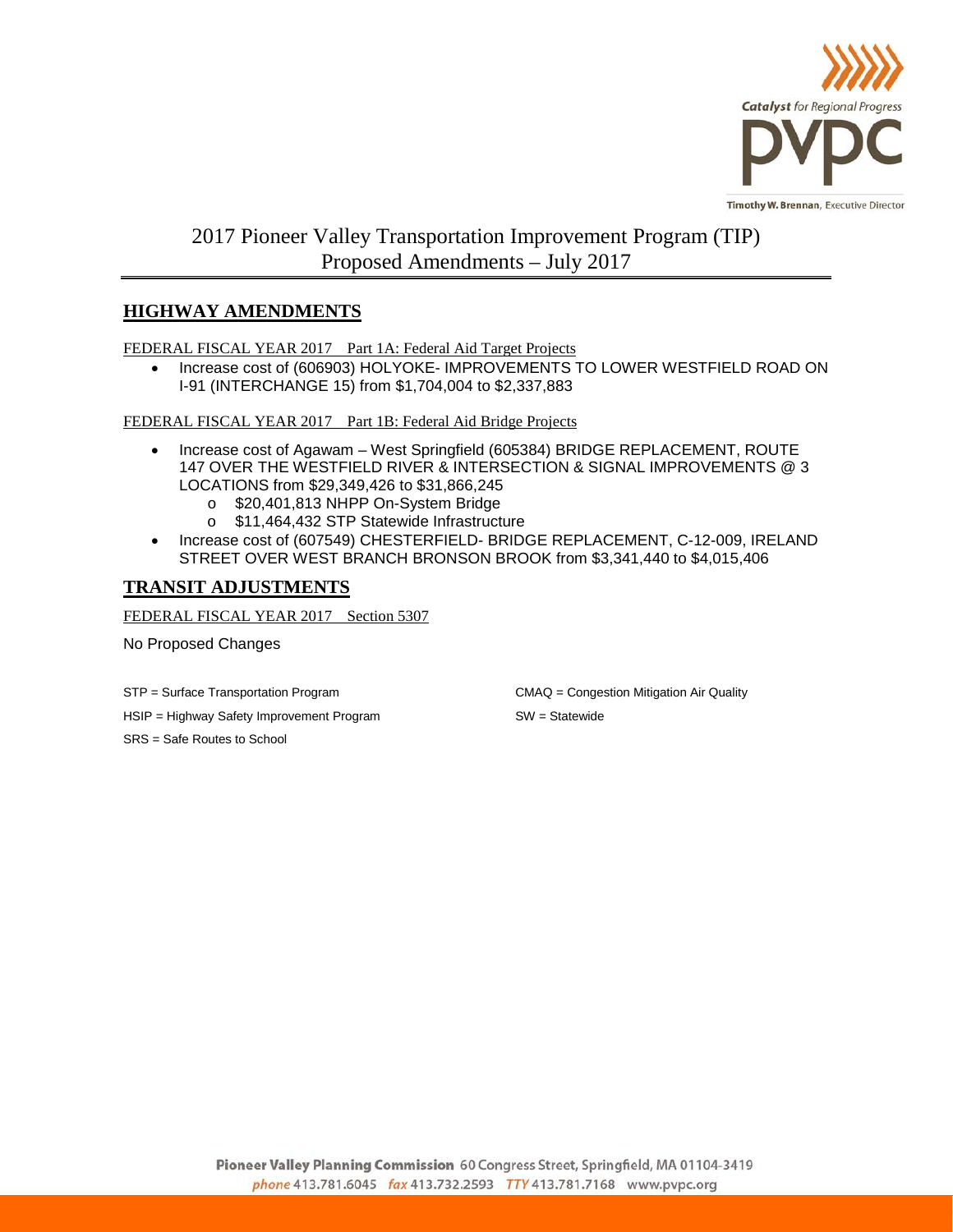| Amendment/<br>Adjustment Type ▼                                    |                         |                                 |                     |                                                                                                                                     |                |                                               | <b>Total</b>               |                |      |                      |                                     |                                                                                         |
|--------------------------------------------------------------------|-------------------------|---------------------------------|---------------------|-------------------------------------------------------------------------------------------------------------------------------------|----------------|-----------------------------------------------|----------------------------|----------------|------|----------------------|-------------------------------------|-----------------------------------------------------------------------------------------|
|                                                                    | MassDOT<br>Proiect ID ▼ | <b>MPO</b> $\blacktriangledown$ | Municipality Name ▼ | <b>MassDOT</b><br><b>Project Description</b> ▼                                                                                      | District ▼ V   | MassDOT Funding Source Programmed             | Funds $\blacktriangledown$ |                |      | <b>Federal Funds</b> | <b>Non-Federal Funds Additional</b> | Information $\Psi$                                                                      |
|                                                                    |                         |                                 |                     |                                                                                                                                     |                |                                               |                            |                |      |                      |                                     |                                                                                         |
| Section 1A / Federal Aid Target Projects                           |                         |                                 |                     |                                                                                                                                     |                |                                               |                            |                |      |                      |                                     |                                                                                         |
|                                                                    |                         |                                 |                     |                                                                                                                                     |                |                                               |                            |                |      |                      |                                     |                                                                                         |
| ► HSIP - Highway Safety Improvement Program                        | 605011                  | Pioneer Valley                  | Ludlow              | LUDLOW- RECONSTRUCTION OF CENTER STREET                                                                                             | $\overline{2}$ | <b>HSIP</b>                                   | \$                         | 1,080,992 \$   |      | 972,893 \$           | 108,099                             |                                                                                         |
|                                                                    |                         |                                 |                     | (ROUTE 21), FROM 35' WEST OF BEACHSIDE DRIVE<br>WESTERLY TO GAS LINE BESIDE MTA OVERPASS<br>(3,500 FEET)                            |                |                                               |                            |                |      |                      |                                     | 40 TEC, 25% (YOE \$5,485,350) STP, HSIP                                                 |
|                                                                    |                         |                                 |                     |                                                                                                                                     |                |                                               | \$                         | $\sim$         | l \$ | $\blacksquare$       | \$                                  |                                                                                         |
|                                                                    |                         |                                 |                     |                                                                                                                                     |                | HSIP Subtotal $\blacktriangleright$ $\mid$ \$ |                            | $1.080.992$ \$ |      | $972.893$ \$         |                                     | 108.099   ◀ 90% Federal + 10% Non-Federal                                               |
|                                                                    |                         |                                 |                     |                                                                                                                                     |                |                                               |                            |                |      |                      |                                     |                                                                                         |
| ► CMAQ - Congestion Mitigation and Air Quality Improvement Program |                         |                                 |                     |                                                                                                                                     |                |                                               |                            |                |      |                      |                                     |                                                                                         |
|                                                                    | <b>PV001</b>            | Pioneer Valley                  | Multiple            | PIONEER VALLEY REGIONAL BICYCLE SHARE<br>(PHASE 1)                                                                                  | 2              | CMAQ                                          | \$                         | $1,343,971$ \$ |      | $1,075,177$ \$       |                                     | 268,794 46.5 TEC Score Regional Project CMAQ Increase<br>cost from \$1.171.971          |
| AMENDMENT: Increase<br>Cost                                        | 606903                  | <b>Pioneer Valley</b>           | Holyoke             | HOLYOKE- IMPROVEMENTS TO LOWER WESTFIELD<br>ROAD ON I-91 (INTERCHANGE 15)                                                           | 2              | CMAQ                                          | $\mathbf{R}$               |                |      | $1,870,307$ \$       | 467,577                             | 38.5 TEC Pre 25% (YOE \$1,700,004) STP<br>Increase Cost from \$1,700,004 to \$2,337,883 |
|                                                                    |                         |                                 |                     |                                                                                                                                     |                | CMAQ Subtotal $\blacktriangleright$ $\mid$ \$ |                            | $3,681,855$ \$ |      |                      |                                     | 736,371 < 80% Federal + 20% Non-Federal                                                 |
| TAP - Transportation Alternatives Program                          | 608023                  | Pioneer Valley                  | Multiple            | AMHERST-HADLEY-SIDEWALK & WHEELCHAIR                                                                                                | 2              | <b>TAP</b>                                    | \$                         | 850,000 \$     |      | 680,000 \$           | 170,000                             | 13.5 TEC PSE (YOE \$1,204,050) STP, TAP,                                                |
|                                                                    |                         |                                 |                     | <b>RAMP CONSTRUCTION ON ROUTE 9</b>                                                                                                 |                |                                               |                            |                |      |                      |                                     | Amherst and Hadley                                                                      |
|                                                                    | 605011                  | <b>Pioneer Valley</b>           | Ludlow              | LUDLOW- RECONSTRUCTION OF CENTER STREET<br>(ROUTE 21), FROM 35' WEST OF BEACHSIDE DRIVE<br>WESTERLY TO GAS LINE BESIDE MTA OVERPASS | $\overline{2}$ | <b>TAP</b>                                    | \$                         | 400,000 \$     |      | 320,000 \$           | 80,000                              | 40 TEC, 25% (YOE \$5,485,350) STP, HSIP, TAP,<br>Ludlow                                 |
|                                                                    |                         |                                 |                     |                                                                                                                                     |                | TAP Subtotal $\blacktriangleright$ $\mid$ \$  |                            | $1.250.000$ \$ |      | $1.000.000$ \ \$     |                                     | 250,000 4 80% Federal + 20% Non-Federal                                                 |
|                                                                    |                         |                                 |                     |                                                                                                                                     |                |                                               |                            |                |      |                      |                                     |                                                                                         |
| Non-CMAQ/HSIP/TAP (Other)                                          | 608023                  | Pioneer Valley                  | Amherst             | AMHERST- HADLEY- SIDEWALK & WHEELCHAIR                                                                                              | 2              | <b>STP</b>                                    | \$                         | 354,050 \$     |      | 283,240 \$           |                                     | 70,810 13.5 TEC PSE (YOE \$1,204,050) STP, TAP 75%                                      |
|                                                                    |                         |                                 |                     | RAMP CONSTRUCTION ON ROUTE 9                                                                                                        |                |                                               |                            |                |      |                      |                                     | Waiting on 75% desing, may have cost increase                                           |
|                                                                    | 604033                  | <b>Pioneer Valley</b>           | Southwick           | SOUTHWICK- RECONSTRUCTION CONGAMOND<br>ROAD (ROUTE 168). FROM COLLEGE HIGHWAY &<br>ENDS 250 FEET SHORT OF STATE LINE (1.2 MILES)    | $\overline{2}$ | <b>STP</b>                                    | \$                         | $7,227,498$ \$ |      | $5,781,998$ \$       | 1,445,500                           | 49.5 TEC Score 25% (YOE \$7,227,498) STP<br>Cost Increase from \$7.172.979              |
|                                                                    | 605011                  | <b>Pioneer Valley</b>           | Ludlow              | LUDLOW- RECONSTRUCTION OF CENTER STREET                                                                                             | 2              | <b>STP</b>                                    | \$                         | 4,364,358 \$   |      | $3,491,486$ \$       |                                     | 872,872 40 TEC, 25% (YOE \$5,845,350) STP, HSIP, TAP                                    |
|                                                                    |                         |                                 |                     | (ROUTE 21), FROM SEWALL STREET TO                                                                                                   |                |                                               |                            |                |      |                      |                                     | Cost Increase from \$5,485,350 (STP Increase                                            |
|                                                                    |                         |                                 |                     | <b>BEACHSIDE DRIVE</b>                                                                                                              |                |                                               |                            |                |      |                      |                                     | from \$4,004,358)                                                                       |

**►Section 1A / Fiscal Constraint Analysis**

| Total Federal Aid Target Funds Programmed ▶ S  | 22.304.053 |  | 22.438.689 I <total target<="" th=""><th></th><th>134.636 Target Funds Available</th></total> |  | 134.636 Target Funds Available                 |
|------------------------------------------------|------------|--|-----------------------------------------------------------------------------------------------|--|------------------------------------------------|
| Total Non-CMAQ/HSIP/TAP (Other) Programmed ▶ S | 16.291.206 |  | 16.729.598   ◀ Max. Non-                                                                      |  | 134.637 Non-CMAQ/HSIP/TAP (Other)<br>Available |
|                                                |            |  | <b>CMAQ/HSIP/TAP</b>                                                                          |  |                                                |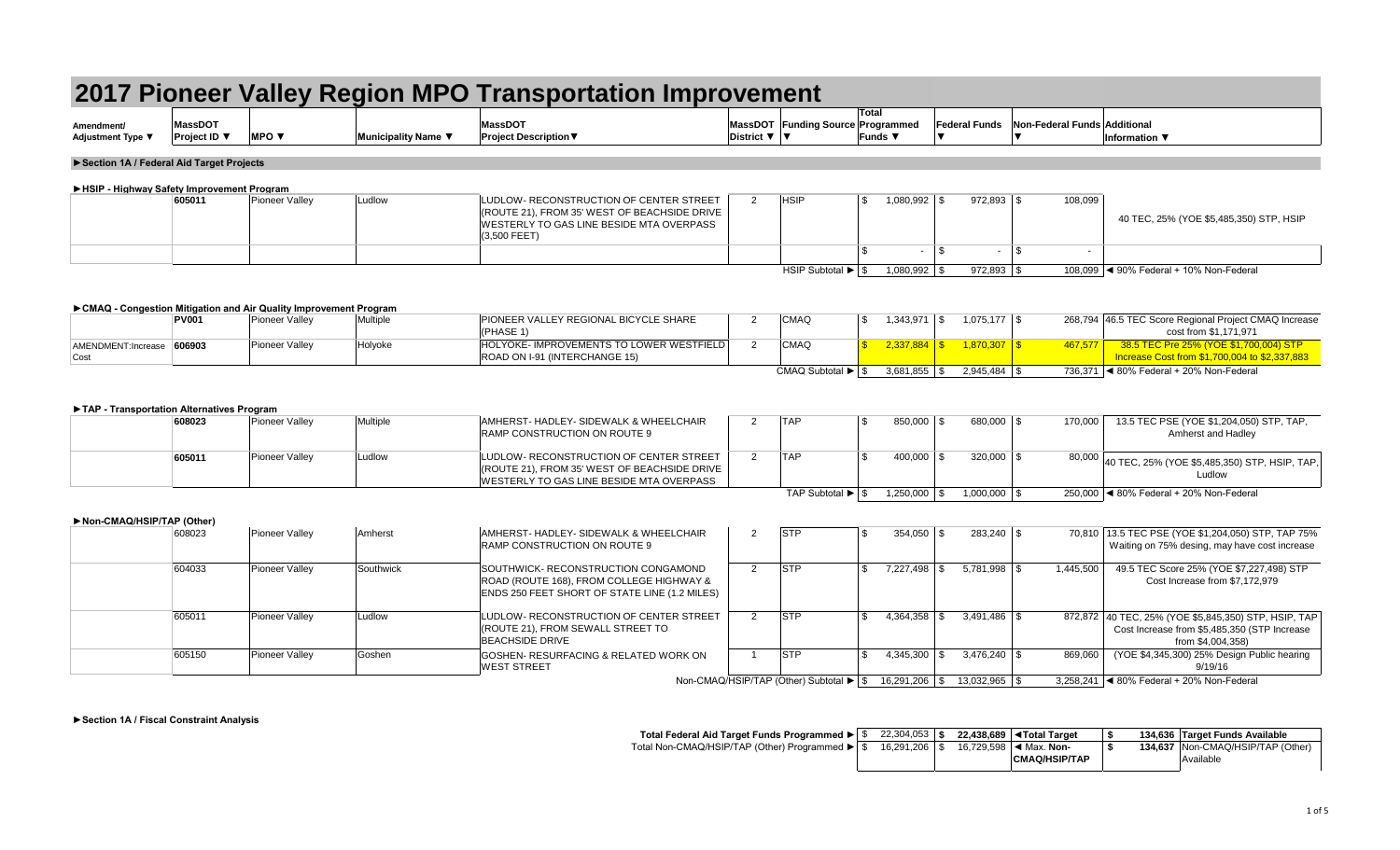|                          | 2017 Pioneer Valley Region MPO Transportation Improvement |                                 |                     |                              |                            |                                   |                                           |  |                                            |                                  |  |  |
|--------------------------|-----------------------------------------------------------|---------------------------------|---------------------|------------------------------|----------------------------|-----------------------------------|-------------------------------------------|--|--------------------------------------------|----------------------------------|--|--|
|                          |                                                           |                                 |                     |                              |                            |                                   | Total                                     |  |                                            |                                  |  |  |
| Amendment/               | <b>MassDOT</b>                                            |                                 |                     | <b>MassDOT</b>               |                            | MassDOT Funding Source Programmed |                                           |  | Federal Funds Non-Federal Funds Additional |                                  |  |  |
| <b>Adjustment Type \</b> | Project ID ▼                                              | <b>MPO</b> $\blacktriangledown$ | Municipality Name ▼ | <b>Project Description ▼</b> | District $\nabla$ $\nabla$ |                                   | $\blacksquare$ Funds $\blacktriangledown$ |  |                                            | Information $\blacktriangledown$ |  |  |
|                          |                                                           |                                 |                     |                              |                            | Total HSIP Programmed ▶ S         | 1,080,992                                 |  | 1,080,992   ◀ Min. HSIP                    | <b>HSIP Recommended Met</b>      |  |  |
|                          |                                                           |                                 |                     |                              |                            | Total CMAQ Programmed ▶ S         | 3,681,855                                 |  | 3,378,100 $\blacktriangleleft$ Min. CMAQ   | (303.755) CMAQ Recommended Met   |  |  |
|                          |                                                           |                                 |                     |                              |                            | Total TAP Programmed ▶ S          | 1,250,000                                 |  | 1,250,000  ◀ Min. TAP                      | <b>TAP Recommended Met</b>       |  |  |

**HSIP, CMAQ, TAP Overprogrammed** \$ (303,755)

### **►Section 1B / Federal Aid Bridge Projects**

#### **►Statewide Systematic Maintenance Program**

|  |  | pjects Programmed   |                                                 |  |                                 |
|--|--|---------------------|-------------------------------------------------|--|---------------------------------|
|  |  | Projects Programmed |                                                 |  |                                 |
|  |  |                     | Statewide Bridge Maintenance Program Subtotal ▶ |  | I 80% Federal + 20% Non-Federal |

#### **►On System**

| ADJUSTMENT:Increase 605384<br>Cost | <b>Pioneer Valley</b> | Aqawam | AGAWAM-WEST SPRINGFIELD-BRIDGE<br>REPLACEMENT, A-05-002=W-21-014, ROUTE 147<br>OVER THE WESTFIELD RIVER & INTERSECTION &<br>SIGNAL IMPROVEMENTS @ 3 LOCATIONS | <b>NHPP</b>                                                   | $\frac{1}{5}$ 20,401,813 \$ 16,321,450 \$ |               | 4,080,363 | Increase cost from \$29,247,251 to \$31,866,245<br>and split between on system bridge $=$<br>\$20,401,813 and Statewide Infrastructure<br>$Program = $11,464,432$ |
|------------------------------------|-----------------------|--------|---------------------------------------------------------------------------------------------------------------------------------------------------------------|---------------------------------------------------------------|-------------------------------------------|---------------|-----------|-------------------------------------------------------------------------------------------------------------------------------------------------------------------|
|                                    |                       |        |                                                                                                                                                               |                                                               |                                           |               |           |                                                                                                                                                                   |
|                                    |                       |        |                                                                                                                                                               | On System Subtotal $\blacktriangleright$   \$ 20,401,813   \$ |                                           | 16,321,450 \$ |           | 4,080,363 $\blacktriangleleft$ 80% Federal + 20% Non-Federal                                                                                                      |

#### **►Off-System**

|                                    | 607528 | <b>Pioneer Valley</b> | Amherst      | AMHERST- BRIDGE REPLACEMENT, A-08-008, MILL<br><b>STREET OVER MILL RIVER</b>                                 | <b>STP-BR-OFF</b>       | 3.028.770 |                  | 605,754 | Increase cost from \$2.075.400                          |
|------------------------------------|--------|-----------------------|--------------|--------------------------------------------------------------------------------------------------------------|-------------------------|-----------|------------------|---------|---------------------------------------------------------|
| AMENDMENT: Increase 607549<br>Cost |        | <b>Pioneer Valley</b> | Chesterfield | CHESTERFIELD-BRIDGE REPLACEMENT. C-12-009.<br><b>IRELAND STREET OVER WEST BRANCH BRONSON</b><br><b>BROOK</b> | <b>STP-BR-OFF</b>       |           |                  |         | 803.081   Increase cost from \$3,341,040 to \$4,015,406 |
|                                    |        |                       |              |                                                                                                              | Off-System Subtotal ▶ S | 7.044.176 | $5.635.341$ \ \$ |         | 1.408.835   ◀ 80% Federal + 20% Non-Federal             |

#### **►Statewide Bridge Inspection Program**

|  |  | No Projects Programmed |                                                  |  |  |                                                    |
|--|--|------------------------|--------------------------------------------------|--|--|----------------------------------------------------|
|  |  | No Projects Programmed |                                                  |  |  |                                                    |
|  |  |                        | Statewide Bridge Inspection Program Subtotal ▶ S |  |  | $\blacktriangleleft$ 80% Federal + 20% Non-Federal |

### **►Section 1C / Federal Aid Non-Target Projects**

#### **►Other Federal Aid**

|  |  | Programmed                                    |  |  |  |                                                                                                  |
|--|--|-----------------------------------------------|--|--|--|--------------------------------------------------------------------------------------------------|
|  |  | <b><i>Planetanone and</i></b><br>∵ Programmeu |  |  |  |                                                                                                  |
|  |  |                                               |  |  |  | a Calit Varios I<br>ding Source<br>$\blacktriangleleft$ runung opin<br>$\ldots$ valies Dy in the |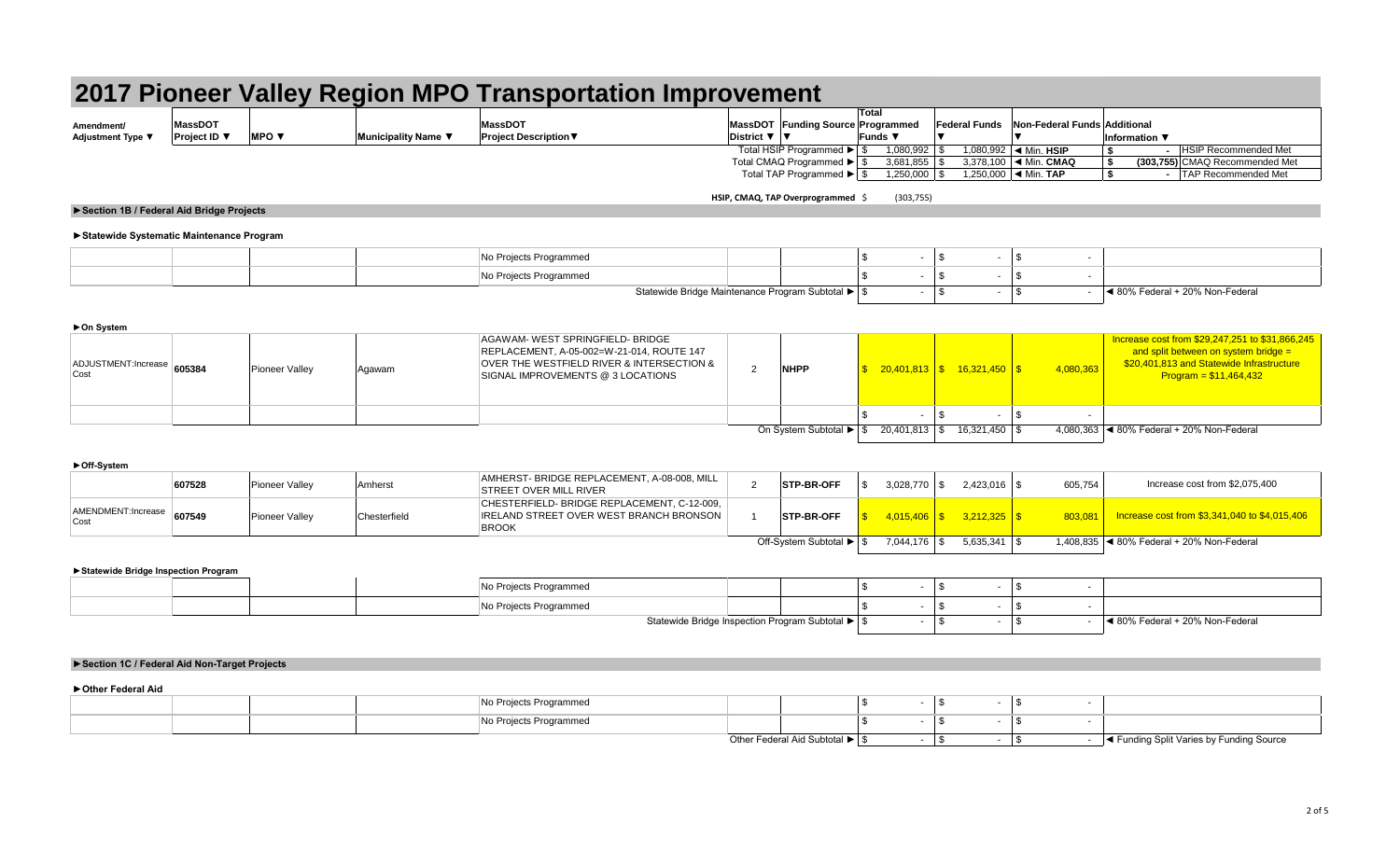#### **Amendment/ Adjustment Type ▼ MassDOT Project ID ▼ MPO ▼ Municipality Name ▼ MassDOT Project Description**▼ **MassDOT Funding Source Programmed District** ▼ ▼ **Total Funds** ▼ **Federal Funds**  ▼ **Non-Federal Funds Additional**  ▼ **2017 Pioneer Valley Region MPO Transportation Improvement Information ▼**   $\text{\$} \qquad \text{\$} \qquad \text{\$} \qquad \text{\$} \qquad \text{\$} \qquad \text{\$}$  $\text{\$} \qquad \text{\$} \qquad \text{\$} \qquad \text{\$} \qquad \text{\$} \qquad \text{\$}$ No Projects Programmed and the set of the set of the set of the set of the set of the set of the set of the set of the set of the set of the set of the set of the set of the set of the set of the set of the set of the set No Projects Programmed and the set of the set of the set of the set of the set of the set of the set of the set of the set of the set of the set of the set of the set of the set of the set of the set of the set of the set  $\text{\$} \qquad \text{\$} \qquad \text{\$} \qquad \text{\$} \qquad \text{\$} \qquad \text{\$}$ No Projects Programmed and the set of the set of the set of the set of the set of the set of the set of the set of the set of the set of the set of the set of the set of the set of the set of the set of the set of the set No Projects Programmed the set of the set of the set of the set of the set of the set of the set of the set of the set of the set of the set of the set of the set of the set of the set of the set of the set of the set of t  $\text{\$} \qquad \text{\$} \qquad \text{\$} \qquad \text{\$} \qquad \text{\$} \qquad \text{\$}$ No Projects Programmed \$ - \$ - \$ - No Projects Programmed and the set of the set of the set of the set of the set of the set of the set of the set of the set of the set of the set of the set of the set of the set of the set of the set of the set of the set \$ - \$ - \$ - AMENDMENT:Increase 605384 Cost Pioneer Valley Multiple **Multiple AGAWAM- WEST SPRINGFIELD- BRIDGE** REPLACEMENT, A-05-002=W-21-014, ROUTE 147 OVER THE WESTFIELD RIVER & INTERSECTION & SIGNAL IMPROVEMENTS @ 3 LOCATIONS 2 STP \$ 11,464,432 \$ 9,171,546 \$ 2,292,886 No Projects Programmed **1992 1993 1994 1995 1996 1996 1996 1996 1996 1996 1996 1996 1996 1996 1996 1996 1996 1996 1996 1996 1996 1996 1996 1996 1996 1996 1996 1996 19** Statewide Infrastructure Program Subtotal ▶ | \$ 11,464,432 | \$ 9,171,546 | \$ 2,292,886 | ◀ 80% Federal + 20% Non-Federal **►Section 1D / Federal Aid Major & State Category Projects ►Regional Major Infrastructure** Regional Major Infrastructure Subtotal ▶ | \$ 160% Federal + 20% Non-Federal + 20% Non-Federal **►Statewide Americans with Disability Act Implementation Plan** Statewide ADA Implementation Plan Subtotal ▶ \$ - \$ - \$ - < 80% Federal + 20% Non-Federal **► Statewide Congestion Mitigation and Air Quality** Statewide CMAQ Subtotal ► \$ - \$ - \$ - 180% Federal + 20% Non-Federal **► Statewide HSIP Program** Statewide HSIP Program Subtotal ▶ \$ - \$ - \$ - 10% Federal + 10% Non-Federal **► Statewide Infrastructure Program** Increase cost from \$29,247,251 to \$31,866,245 and split between on system bridge  $=$ \$20,401,813 and Statewide Infrastructure Program = \$11,464,432 **►Statewide Interstate Maintenance Program**

| . טושטט ו טטוושטוועטווענט שטווון שטוויוט של |        |                |                 |                                                                                   |     |                    |                    |         |                                                              |  |
|---------------------------------------------|--------|----------------|-----------------|-----------------------------------------------------------------------------------|-----|--------------------|--------------------|---------|--------------------------------------------------------------|--|
|                                             | 608211 | Pioneer Valley | <b>Multiple</b> | CHICOPEE-SPRINGFIELD-INTERSTATE<br><b>MAINTENANCE &amp; RELATED WORK ON I-291</b> | NHP | ,118,400           | 3,706,560 \$       | 411,840 | Advertised 12/31/16 Letting 7/18/17                          |  |
|                                             |        |                |                 |                                                                                   |     |                    |                    |         |                                                              |  |
|                                             |        |                |                 | Statewide Interstate Maintenance Program Subtotal $\blacktriangleright$ S         |     | $1118100$ $\sigma$ | $3,706,560$ $\ell$ |         | $111.810$ $\blacktriangleleft$ 00% Eederal + 10% Non-Eederal |  |

#### Statewide Interstate Maintenance Program Subtotal ▶ \$4,118,400 | \$3,706,560 | \$411,840 | ◀ 90% Federal + 10% Non-Federal

#### **►Statewide Intelligent Transportation Systems**

|  | No Projects Programmed                                |                            |  |  |                                        |
|--|-------------------------------------------------------|----------------------------|--|--|----------------------------------------|
|  | No Projects Programmed<br>$\sim$ $\sim$ $\sim$ $\sim$ |                            |  |  |                                        |
|  |                                                       | Statewide ITS Subtotal ▶ S |  |  | <b>4</b> 80% Federal + 20% Non-Federal |

**►Statewide National Freight Program**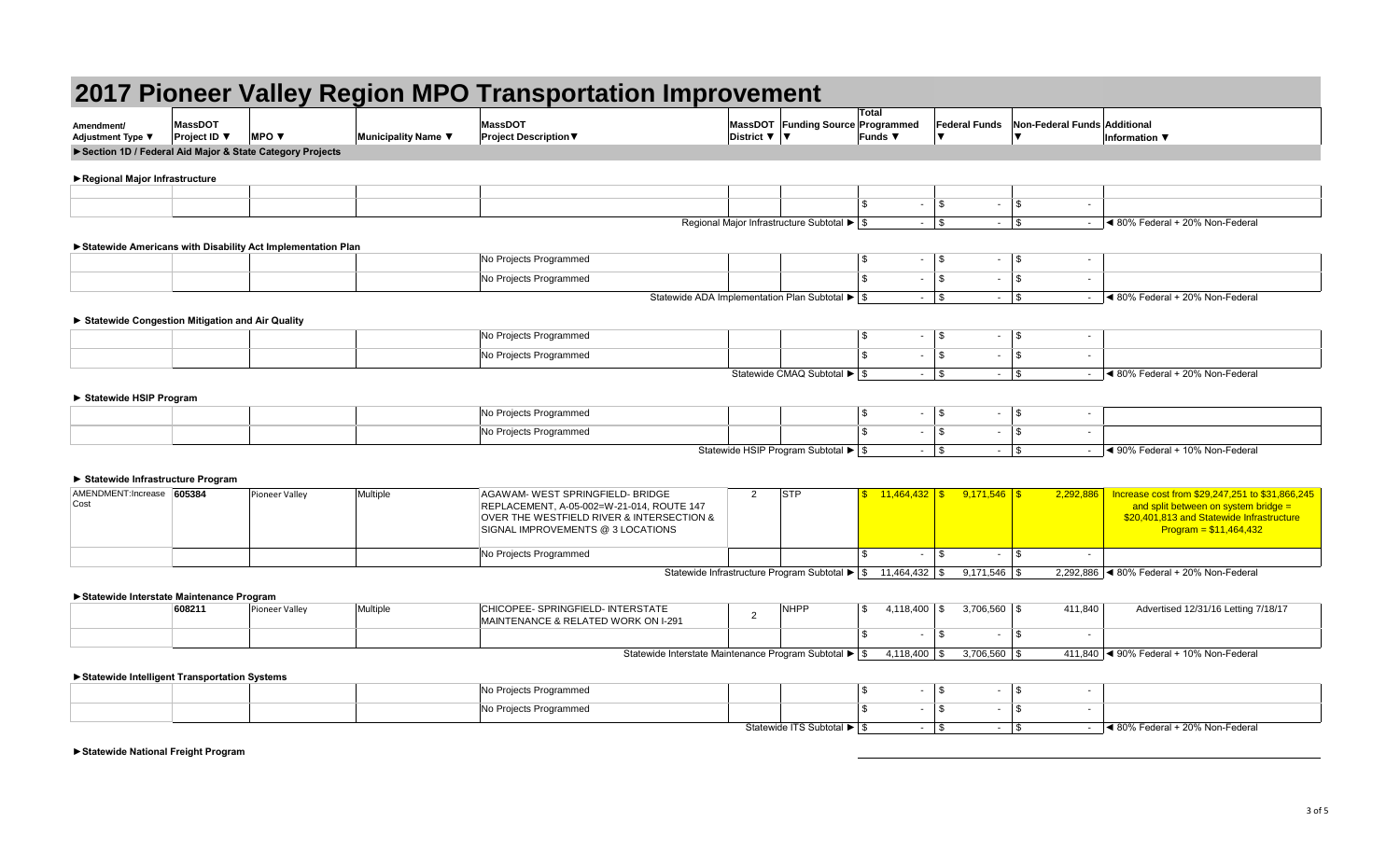|                                          |                                |                                                          |                     |                                                                         |              |                                                    | Total                             |                                           |                              |                                                                                                                                                                                                                                     |
|------------------------------------------|--------------------------------|----------------------------------------------------------|---------------------|-------------------------------------------------------------------------|--------------|----------------------------------------------------|-----------------------------------|-------------------------------------------|------------------------------|-------------------------------------------------------------------------------------------------------------------------------------------------------------------------------------------------------------------------------------|
| Amendment/<br>Adjustment Type ▼          | <b>MassDOT</b><br>Project ID ▼ | <b>MPO ▼</b>                                             | Municipality Name ▼ | <b>MassDOT</b><br><b>Project Description ▼</b>                          | District ▼ ▼ | MassDOT Funding Source Programmed                  | Funds ▼                           | <b>Federal Funds</b>                      | Non-Federal Funds Additional | Information ▼                                                                                                                                                                                                                       |
|                                          |                                |                                                          |                     | No Projects Programmed                                                  |              |                                                    | $\mathbf{s}$<br>$\sim$            | $\overline{\mathbb{S}}$<br>$\blacksquare$ | \$                           |                                                                                                                                                                                                                                     |
|                                          |                                |                                                          |                     | No Projects Programmed                                                  |              |                                                    | \$<br>$\sim$                      | \$<br>$\blacksquare$                      | \$                           |                                                                                                                                                                                                                                     |
|                                          |                                |                                                          |                     |                                                                         |              | Statewide National Freight Program Subtotal ▶ \$   |                                   | $-$ \$<br>$\sim$                          | <b>\$</b>                    | $-$ 4 80% Federal + 20% Non-Federal                                                                                                                                                                                                 |
|                                          |                                |                                                          |                     |                                                                         |              |                                                    |                                   |                                           |                              |                                                                                                                                                                                                                                     |
|                                          |                                | ▶ Statewide National Highway System Preservation Program |                     |                                                                         |              |                                                    |                                   | $\blacksquare$                            |                              |                                                                                                                                                                                                                                     |
|                                          |                                |                                                          |                     | No Projects Programmed                                                  |              |                                                    | \$                                | $-1$ \$                                   | \$<br>$\sim$                 |                                                                                                                                                                                                                                     |
|                                          |                                |                                                          |                     | No Projects Programmed                                                  |              |                                                    | \$<br>$\sim$                      | $\mathfrak{S}$<br>$\sim$                  | \$<br>$\sim$                 |                                                                                                                                                                                                                                     |
|                                          |                                |                                                          |                     |                                                                         |              | Statewide NHS Preservation Program Subtotal ▶   \$ |                                   | $\sim$                                    | $\sqrt{3}$                   | $-$ 4 80% Federal + 20% Non-Federal                                                                                                                                                                                                 |
| ▶ Statewide Planning Program             |                                |                                                          |                     |                                                                         |              |                                                    |                                   |                                           |                              |                                                                                                                                                                                                                                     |
|                                          |                                |                                                          |                     | No Projects Programmed                                                  |              |                                                    | \$                                | $-$ \$<br>$\sim$                          | <b>\$</b><br>$\sim$          |                                                                                                                                                                                                                                     |
|                                          |                                |                                                          |                     | No Projects Programmed                                                  |              |                                                    | \$<br>$\sim$                      | \$<br>$\blacksquare$                      | \$<br>$\sim$                 |                                                                                                                                                                                                                                     |
|                                          |                                |                                                          |                     |                                                                         |              | Statewide Planning Program Subtotal ▶ \$           |                                   | $-1$ \$<br>$\sim$                         | $\sqrt{3}$                   | $-$ 4 80% Federal + 20% Non-Federal                                                                                                                                                                                                 |
|                                          |                                |                                                          |                     |                                                                         |              |                                                    |                                   |                                           |                              |                                                                                                                                                                                                                                     |
| Statewide Railroad Grade Crossings       |                                |                                                          |                     | No Projects Programmed                                                  |              |                                                    | \$<br>$\sim$                      | l \$<br>$\blacksquare$                    | \$<br>$\sim$                 |                                                                                                                                                                                                                                     |
|                                          |                                |                                                          |                     |                                                                         |              |                                                    |                                   |                                           |                              |                                                                                                                                                                                                                                     |
|                                          |                                |                                                          |                     | No Projects Programmed                                                  |              |                                                    | $\overline{\mathbf{s}}$<br>$\sim$ | $\overline{\mathbb{S}}$<br>$\blacksquare$ | \$<br>$\sim$                 |                                                                                                                                                                                                                                     |
|                                          |                                |                                                          |                     |                                                                         |              | Statewide RR Grade Crossings Subtotal ▶ \$         |                                   | $-1$ \$                                   |                              | $-$ 4 80% Federal + 20% Non-Federal                                                                                                                                                                                                 |
| Statewide Safe Routes to Schools Program |                                |                                                          |                     |                                                                         |              |                                                    |                                   |                                           |                              |                                                                                                                                                                                                                                     |
|                                          |                                |                                                          |                     | No Projects Programmed                                                  |              |                                                    | \$                                | $-$ \$<br>$\blacksquare$                  | \$<br>$\sim$                 |                                                                                                                                                                                                                                     |
|                                          |                                |                                                          |                     | No Projects Programmed                                                  |              |                                                    | \$                                | $-1$ \$<br>$\sim$                         | \$<br>$\sim$                 |                                                                                                                                                                                                                                     |
|                                          |                                |                                                          |                     | Statewide Safe Routes to Schools Program Subtotal ▶ \$                  |              |                                                    |                                   | $-1$ \$<br>$\sim$                         | \$                           | - <a> - <a> I<br/> <a> I<br/> <a> I<br/> <a> I<br/> <a> I<br/> <a> I<br/> <a> I<br/> <a> I<br/> <a> I<br/> <a> I<br/> <a> I<br/> <a> I<br/> &lt;<a> I<br/>&lt;</a> I<br/>Source</a></a></a></a></a></a></a></a></a></a></a></a></a> |
|                                          |                                |                                                          |                     |                                                                         |              |                                                    |                                   |                                           |                              |                                                                                                                                                                                                                                     |
| ▶ Statewide Stormwater Retrofits         |                                |                                                          |                     |                                                                         |              |                                                    |                                   |                                           |                              |                                                                                                                                                                                                                                     |
|                                          | 608192                         | <b>Pioneer Valley</b>                                    | Multiple            | AGAWAM- CHICOPEE- HOLYOKE- WEST<br>SPRINGFIELD- STORMWATER IMPROVEMENTS | 2            | STP-TE                                             | $1,276,062$ \$<br>\$              | $1,020,850$ \$                            | 255,212                      |                                                                                                                                                                                                                                     |
|                                          |                                |                                                          |                     | ALONG I-91, I-391, ROUTE 57 AND ROUTE 5                                 |              |                                                    |                                   |                                           |                              |                                                                                                                                                                                                                                     |
|                                          |                                |                                                          |                     |                                                                         |              |                                                    | \$<br>$\sim$                      | $\mathbf{s}$<br>$\blacksquare$            | \$                           |                                                                                                                                                                                                                                     |
|                                          |                                |                                                          |                     |                                                                         |              | Statewide Stormwater Retrofits Subtotal ▶ S        | $1,276,062$ \$                    | $1,020,850$ \$                            |                              | 255,212 4 80% Federal + 20% Non-Federal                                                                                                                                                                                             |
|                                          |                                |                                                          |                     |                                                                         |              |                                                    |                                   |                                           |                              |                                                                                                                                                                                                                                     |
| Statewide Transportation Enhancements    |                                |                                                          |                     | No Projects Programmed                                                  |              |                                                    | \$                                | $\blacksquare$                            | \$<br>$\sim$                 |                                                                                                                                                                                                                                     |
|                                          |                                |                                                          |                     |                                                                         |              |                                                    | \$                                |                                           |                              |                                                                                                                                                                                                                                     |
|                                          |                                |                                                          |                     | No Projects Programmed                                                  |              |                                                    | $\sim$                            | $\mathfrak{S}$<br>$\sim$ $-$              | \$<br>$\sim$                 |                                                                                                                                                                                                                                     |
|                                          |                                |                                                          |                     | Statewide Transportation Enhancements Subtotal ▶ \$                     |              |                                                    |                                   | $-1$ \$<br>$\sim$                         | - \$                         | $-$ 4 80% Federal + 20% Non-Federal                                                                                                                                                                                                 |
| ▶ Other Statewide Items                  |                                |                                                          |                     |                                                                         |              |                                                    |                                   |                                           |                              |                                                                                                                                                                                                                                     |
|                                          |                                |                                                          |                     | <b>ABP GANS Repayment</b>                                               |              |                                                    | \$                                | $-1$ \$<br>$\sim$                         | - \$<br>$\sim$               |                                                                                                                                                                                                                                     |
|                                          |                                |                                                          |                     | Award Adjustments, Change Orders, Project Value<br>Changes, Etc.        |              |                                                    | \$<br>$\sim$                      | $\mathbf{s}$<br>$\sim$                    | $\mathbf{s}$<br>$\sim$       |                                                                                                                                                                                                                                     |
|                                          |                                |                                                          |                     | DBEs, FAPO, Pavement Lab Retrofits, and Misc.                           |              |                                                    | $$\mathbb{S}$$                    | $\sim$                                    | \$<br>$\sim$                 |                                                                                                                                                                                                                                     |
|                                          |                                |                                                          |                     | Programs                                                                |              |                                                    |                                   |                                           |                              |                                                                                                                                                                                                                                     |
|                                          |                                |                                                          |                     | Planning                                                                |              |                                                    | \$                                | $-1$ \$<br>$\sim$                         | \$<br>$\sim$                 |                                                                                                                                                                                                                                     |

#### 4 of 5